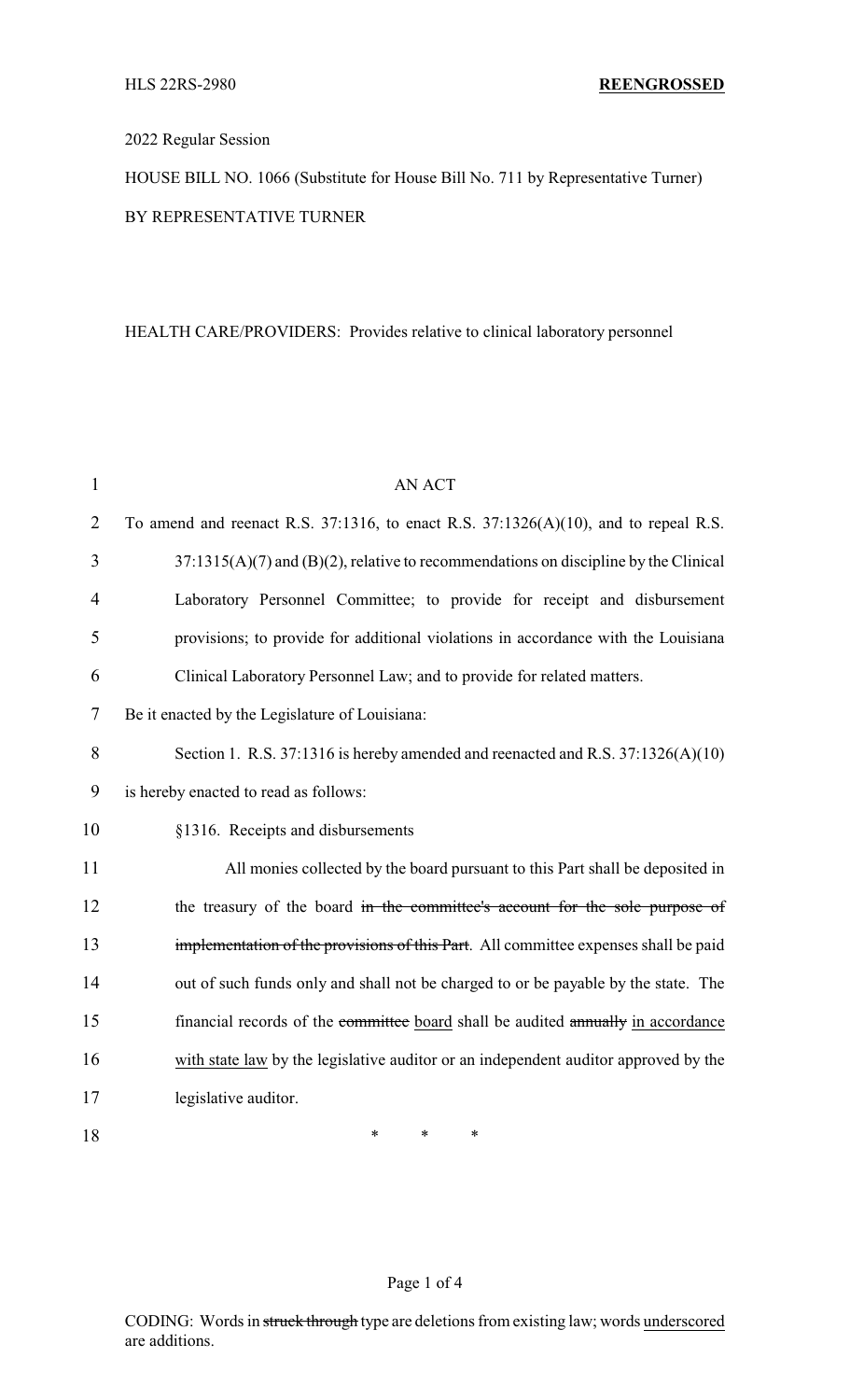| $\mathbf{1}$   | §1326. Causes for denial, suspension, probation, restriction, or revocation of a         |
|----------------|------------------------------------------------------------------------------------------|
| $\overline{2}$ | license or certificate or license or certificate renewal                                 |
| 3              | A. The board, upon the recommendation of the committee, may deny,                        |
| 4              | suspend, probate, restrict, or revoke the issuance or renewal of a license or            |
| 5              | certificate, after notice and an opportunity for a hearing pursuant to the               |
| 6              | Administrative Procedure Act, upon a preponderance of evidence showing any of the        |
| 7              | following when such activity is not authorized by the provisions of this Part:           |
| 8              | $\ast$<br>*<br>*                                                                         |
| 9              | (10) Unprofessional conduct, which may be further defined and promulgated                |
| 10             | by the board in accordance with the Administrative Procedure Act, includes but is        |
| 11             | not limited to the following:                                                            |
| 12             | (a) Sexual or disruptive misconduct which manifests as aberrant behavior,                |
| 13             | harassment, or both, through personal interaction with physicians, employees,            |
| 14             | coworkers, hospital personnel, healthcare professionals, patients, family members,       |
| 15             | or others, or which interferes with or could reasonably be expected to interfere with    |
| 16             | the work of clinical laboratory personnel.                                               |
| 17             | (b) Failing to abide by any ethics code provisions established by the board              |
| 18             | for clinical laboratory personnel in accordance with the committee's recommendation      |
| 19             | and promulgated in accordance with the Administrative Procedure Act.                     |
| 20             | (c) Conviction of a crime, entry of a guilty plea, or entry of a plea of nolo            |
| 21             | contendere to a state or federal criminal charge constituting either a felony or a crime |
| 22             | of sexual violence in accordance with any state or federal law.                          |
| 23             | (d) Failing to cooperate with the board, the committee, or both, providing               |
| 24             | false testimony before the board or the committee, or providing false sworn              |
| 25             | information to the board or the committee.                                               |
| 26             | Habitual or recurring abuse of drugs, alcohol, or mood-altering<br>(e)                   |
| 27             | substances or those which affect the central nervous system or which are capable of      |
| 28             | inducing physiological or psychological dependence.                                      |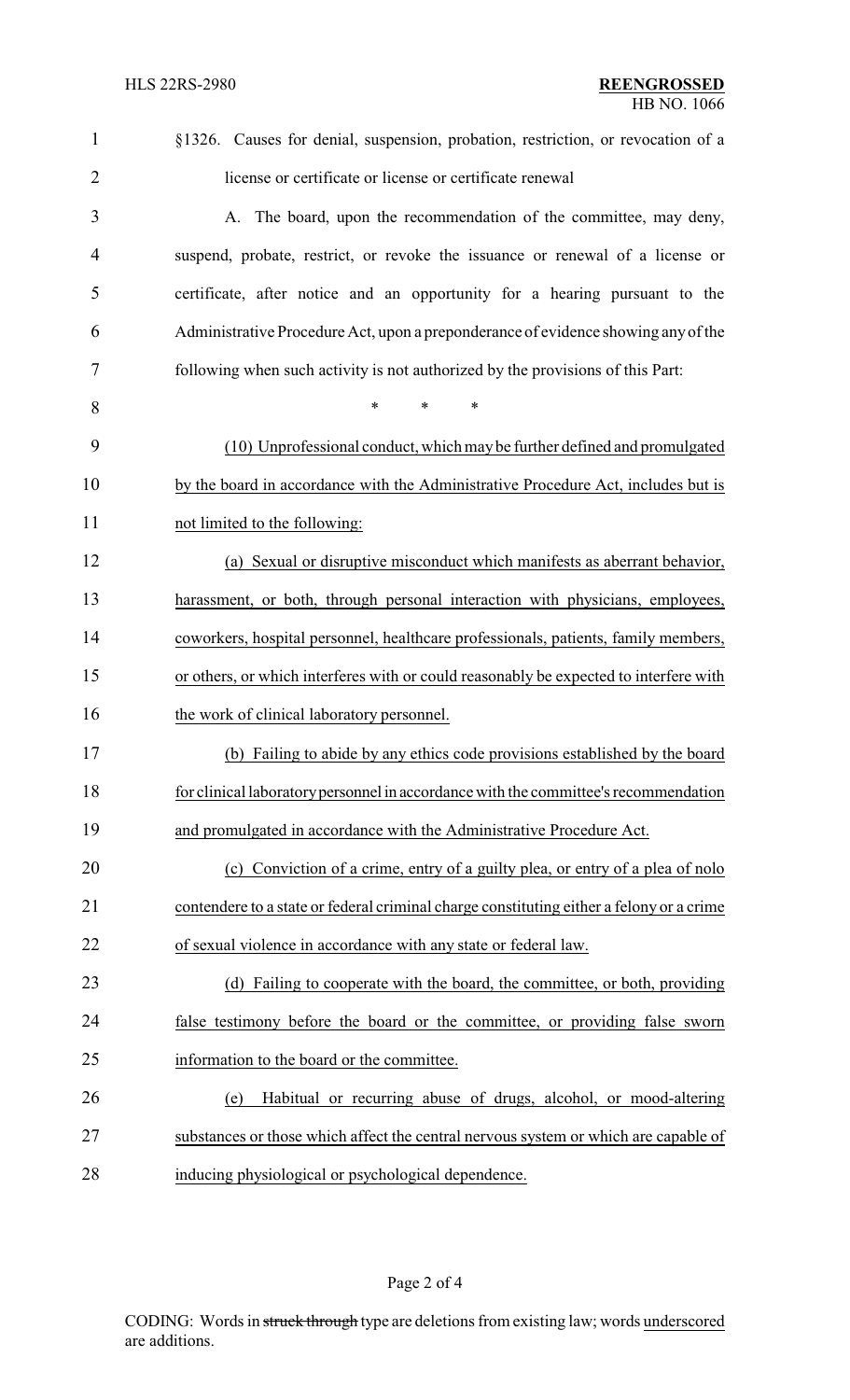| $\mathbf{1}$   | (f) An inability to practice within the licensee's respective scope of practice        |
|----------------|----------------------------------------------------------------------------------------|
| 2              | in accordance with this Part, with reasonable skill or safety due to mental illness or |
| 3              | deficiency, including but not limited to deterioration through the aging process, the  |
| $\overline{4}$ | loss of motor skills, or excessive use or abuse of drugs, alcohol, or mood-altering    |
| 5              | substances or those which affect the central nervous system or which are capable of    |
| 6              | inducing physiological or psychological dependence.                                    |
| 7              | $\ast$<br>$\ast$<br>*                                                                  |
| 8              | Section 2. R.S. $37:1315(A)(7)$ and $(B)(2)$ are hereby repealed in their entirety.    |
|                |                                                                                        |

## DIGEST

The digest printed below was prepared by House Legislative Services. It constitutes no part of the legislative instrument. The keyword, one-liner, abstract, and digest do not constitute part of the law or proof or indicia of legislative intent. [R.S. 1:13(B) and 24:177(E)]

HB 1066 Reengrossed 2022 Regular Session Turner

**Abstract:** Provides recommendations on discipline by the Clinical Laboratory Personnel Committee, receipt and disbursement provisions, and additional violations with regard to unprofessional conduct.

Present law requires applicants to be eligible for and successfully complete a nationally recognized certification examination.

Present law provides that all monies collected by the board in accordance with present law shall be deposited in the treasury of the board in the committee's account.

Proposed law removes the provision that requires money to be deposited into the committee's account and otherwise retains present law.

Present law requires that the financial records of the committee be audited annually.

Proposed law provides that the financial records of the board shall be audited in accordance with state law.

Proposed law adds unprofessional conduct to the list of violations provided for in present law and includes an illustrative listing of behaviors indicative of unprofessional conduct.

Present law provides that the Clinical Laboratory Personnel Committee shall have authority to examine and recommend to the board its approval, denial, suspension, probation, restriction, or revocation of a license or certificate of any clinical laboratory personnel after conducting a disciplinary hearing.

Proposed law repeals present law.

Present law states that the committee may recommend to the board that it employ an executive director and legal counsel as needed to carry out the provisions of present law.

Proposed law repeals present law.